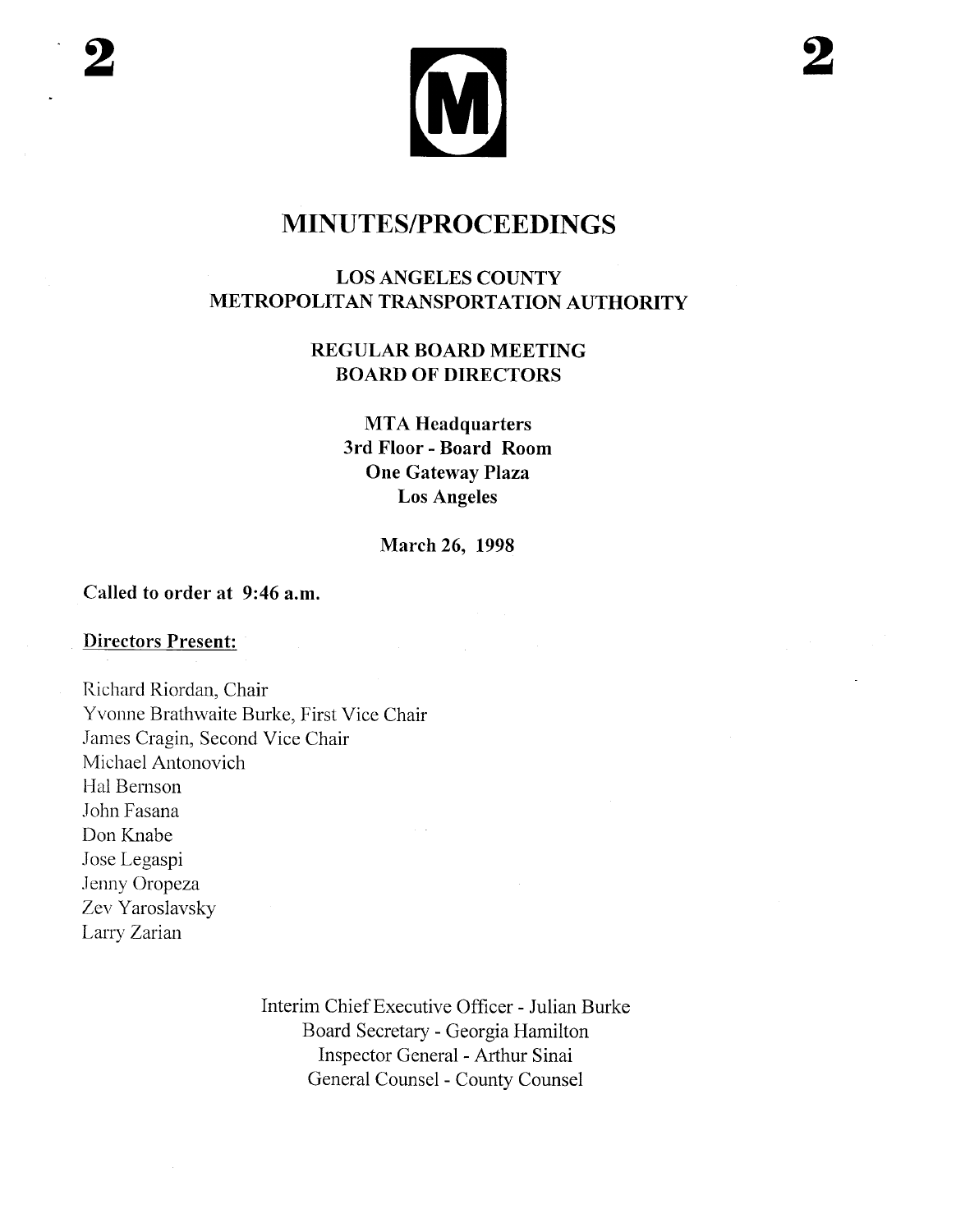NOTE: Members voting are reflected in the attached "RECAP OF PROCEEDINGS" matrix.

1. APPROVED Consent Calendar Items 14,15,17,21 through 23,26,30, and 33.

NOTED Committee Authority Items 8, 9 and 13.

Items pulled from Consent Calendar and placed under Non-Consent for action: 12, 16,18,19,20 and 31.

Approved on a 9 to 0 vote. (Conflicts are noted on individual items)

2. APPROVED Minutes of Regular Board Meeting held February 26 and Special Board Meeting held March 19, 1998.

Approved on a 9 to 0 vote.

- 3. RECEIVED Chief Executive Officer's Report on the following topics:
	- A. Kaiser Portal
	- B. Remobilization Options
	- C. Segment II Reforecast & Recalculation
	- D. ISTEA

APPROVED ANTONOVICH MOTION that this Board send a letter to Congress requesting Section 3 bus discretionary funds to purchase new MT A buses.

Approved on a 10 to 0 vote.

4. Chair's Report

NO REPORT

APPROVED ANTONOVICH MOTION that the Board of Directors receive the Board material on Friday of the week prior to a designated Board meeting.

Approved on a 10 to 0 vote.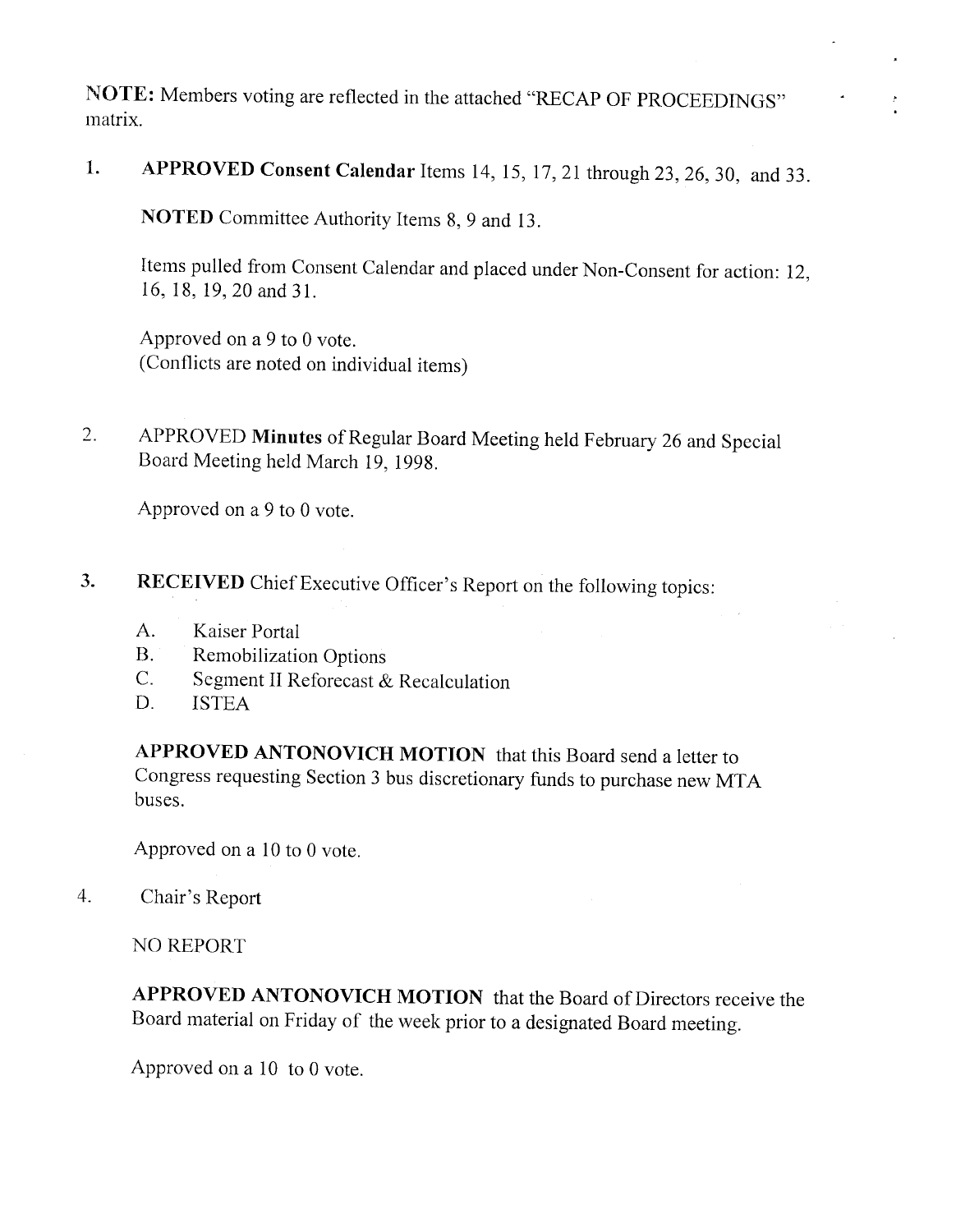## NON-CONSENT

#### 6. APPROVED AS AMENDED:

- A. adopt a Resolution of Support in the formation of the expanded Fashion Business Improvement District (Fashion BID); and
- B. authorizing the Chief Executive Officer, or his designee, to:
	- 1. Sign the petition forming the expanded Fashion BID; and
	- 2. Pay the negotiated annual assessments on MTA properties located within the expanded Fashion BID in the amount of \$26,861.

APPROVED ON A ROLL CALL VOTE:

| Ayes:    | Bernson, Burke, Cragin, Fasana, Knabe, Legaspi, Oropeza, Riordan, |                                                                                                                                                                                                                                                                                                                                                                                                                                                             |
|----------|-------------------------------------------------------------------|-------------------------------------------------------------------------------------------------------------------------------------------------------------------------------------------------------------------------------------------------------------------------------------------------------------------------------------------------------------------------------------------------------------------------------------------------------------|
|          | Yaroslavsky                                                       |                                                                                                                                                                                                                                                                                                                                                                                                                                                             |
| Noes:    | Antonovich                                                        |                                                                                                                                                                                                                                                                                                                                                                                                                                                             |
| Abstain: | None                                                              | see the control of the control of the                                                                                                                                                                                                                                                                                                                                                                                                                       |
| Absent:  | Alatorre, Molina, Zarian                                          | $\label{eq:2.1} \mathcal{L}^{\mathcal{A}}_{\mathcal{A}}(\mathcal{A})=\mathcal{L}^{\mathcal{A}}_{\mathcal{A}}(\mathcal{A})\mathcal{A}^{\mathcal{A}}_{\mathcal{A}}(\mathcal{A})=\mathcal{L}^{\mathcal{A}}_{\mathcal{A}}(\mathcal{A})\mathcal{A}^{\mathcal{A}}_{\mathcal{A}}(\mathcal{A})\mathcal{A}^{\mathcal{A}}_{\mathcal{A}}(\mathcal{A})\mathcal{A}^{\mathcal{A}}_{\mathcal{A}}(\mathcal{A})\mathcal{A}^{\mathcal{A}}_{\mathcal{A}}(\mathcal{A})\mathcal$ |

- 7. APPROVED an amendment to the Brookhurst, Inc., Compton, uniform supplier contract to increase the total authorized value by \$551,155 to \$3,847,155, for the following reasons:
	- 1. The contractually required purchase of the remaining inventory at a negotiated price of \$433,087 (excluding sales tax); and
	- 2. The uniform purchase allowed under the Operator Procurement Program in the amount of \$118,119.

AND REFERRED answers to Director Bernson's questions on this subject to the April Operations Committee meeting.

Approved on an 8 to 0 vote Conflict of Interest: Riordan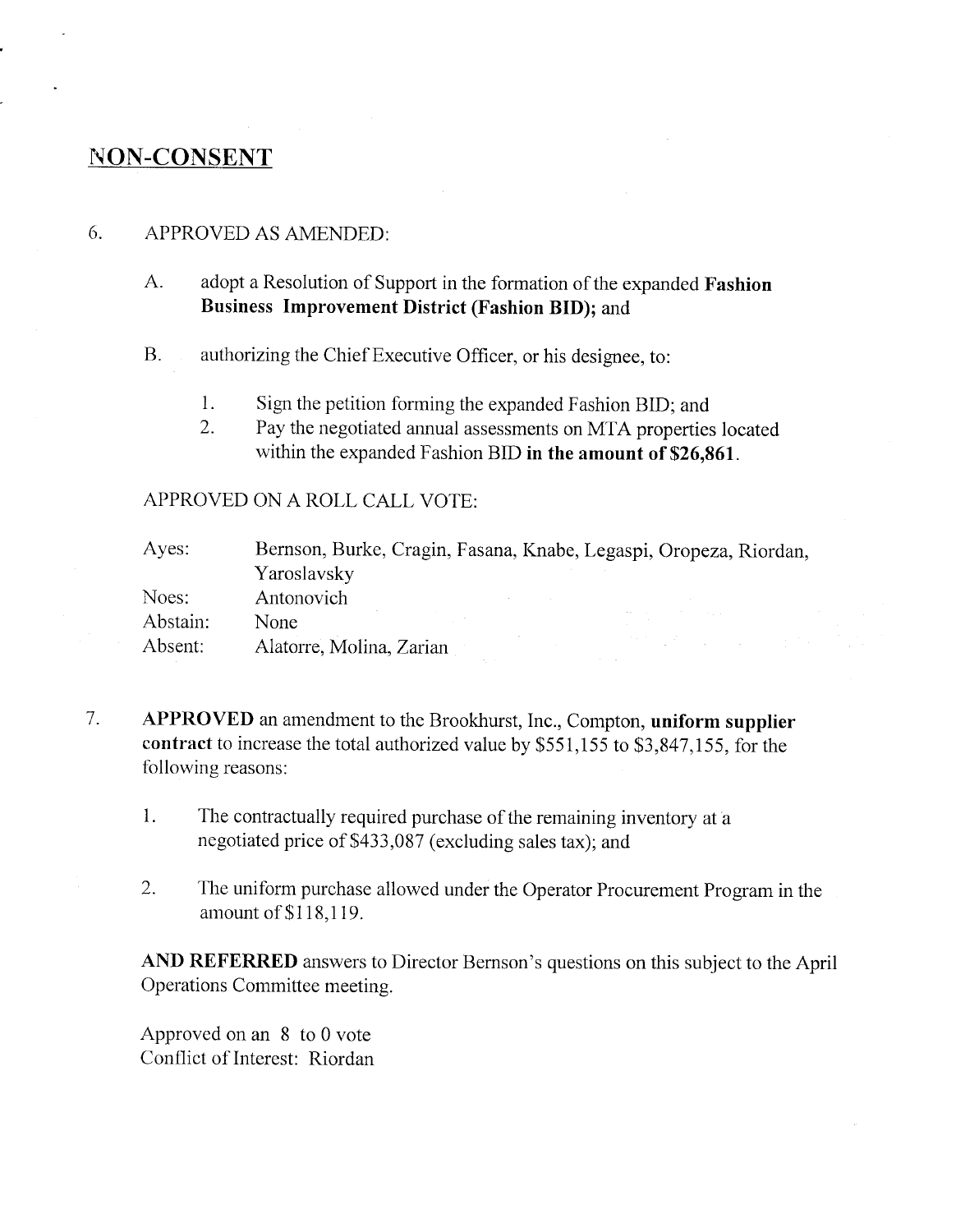#### 27. CEO response to the Office of Inspector General report on internal controls.

APPROVED MOLINA MOTION INTRODUCED BY BURKE AMENDED BY RIORDAN directing the CEO to report back to the Board of Directors at its April Board Meeting with his analysis of the Inspector General's recommendations. This analysis should include each action item, project milestones, deadlines for each action item, and the MTA staff members responsible for carrying out each action item. As part of the analysis, the CEO should establish a project management team which includes the Inspector General or his representative. This team should provide monthly progress reports to the Board of Directors.

Approved on a 9 to 0 vote.

28. APPROVED BURKE MOTION that the Board establish a Special Ad Hoc Committee of the Board to work directly with the CEO on the development of a comprehensive strategic program responding to the actions taken by the CTC, Congress and the U.S. Department of Transportation;

The Membership of the Special Committee shall be comprised of the Chairperson of each of the Board standing policy committees, the Board Chair and 1<sup>st</sup> and 2<sup>nd</sup> Vice Chairs; and

The CEO and the Special Committee will be requested to make monthly reports to the Board on progress in development of the strategic program.

Approved on a 9 to 0 vote.

32. YAROSLAVSKY MOTION – Discussion of Amelia Earnest matter.

NO ACTION

- 39. RECEIVED report from Jim Seal, Citizens Advisory Committee
- 12. CARRIED OVER an increase in the Authorization for Expenditure (AFE) to Contract No. PM021 with Fluor Daniel, Inc. for Project Management Assistance (PMA) services for the total amount of \$794,000 increasing the total AFE to \$11,504,000 covering:
	- A. Metro Red Line Segment 1, Transit Enhancements in the amount of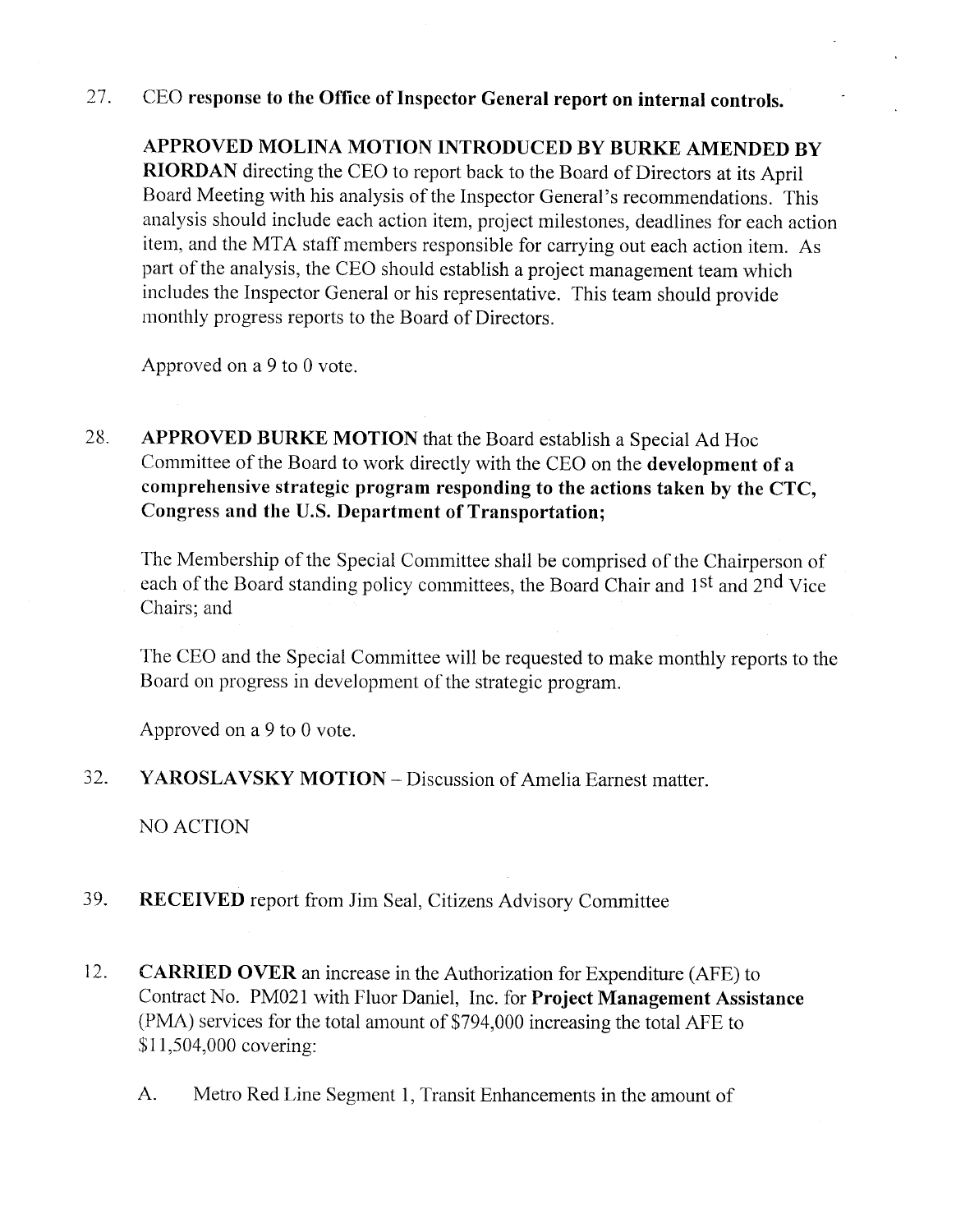\$92,000 for a revised total APE of \$342,000;

- B. Metro Red Line Segment 2 in the amount of \$235,000 for a revised total AFE of \$1,615,000;
- C. Metro Red Line Segment 3, North Hollywood, in the amount of \$385,000 for a revised total AFE of \$1,185,000; and
- D. Pasadena Blue Line in the amount of \$82,000 for a revised total AFE of \$882,000.

Conflict of Interest: Antonovich, Bernson, Riordan

14. APPROVED ON CONSENT CALENDAR Change Order 91 in a credit amount of\$I,OOO,OOO to eliminate the non-revenue connector stub for the Santa Monica Boulevard corridor from Contract C0311 with Traylor Bros./Frontier-Kemper, JV. reducing the total contract to \$157,655,169 and the Authorization for Expenditure to \$166,452,636.

Conflict of Interest: Riordan

15. APPROVED ON CONSENT CALENDAR amendment to Contract MC013 with Managers of Transit Construction, for Construction Management services on the Pasadena Blue Line, from a Cost PIus Award Fee (CPAF) type contract to a Cost PIus Fixed Fee (CPFF) contract.

Conflict of Interest: Antonovich, Riordan

#### 16. CARRIED OVER:

- A. Change Order No. 54 for change Notice 125.00 to Contract C03S1, Kajima/Ray Wilson, JV, for bilateral/settlement for additional reinforcing steel, in the amount of \$1,013,093, for a revised total contract of \$67,077,537;
- B. an increase to the Authorization for Expenditure in the amount of  $$1,013,093$  for a revised total AFE in the amount of \$71,964,444; and
- C. execution of subsequent negotiated Change Order, if it is within the amount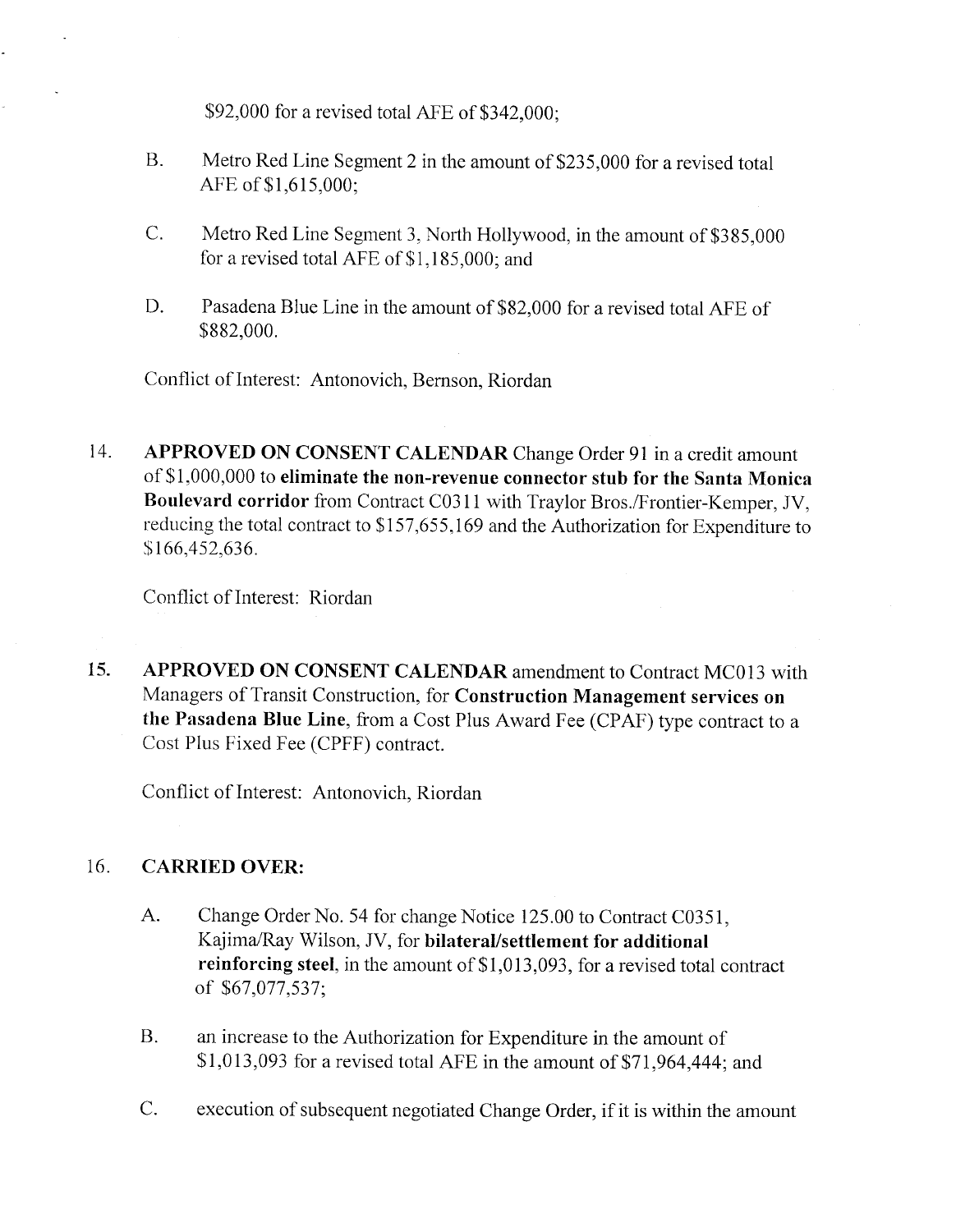approved under the above Change Notice.

Conflict of Interest: Legaspi, Riordan, Yaroslavsky

#### 17. APPROVED ON CONSENT CALENDAR:

- A. an increase to the Authorization for Expenditure of \$324,410 to Environmental Waste Services Contract EN032 with International Technology Corporation covering removal and disposal of hazardous substance contamination from three additional parcels on the project site to complete demobilization, increasing the total AFE to \$2,469,410;
- B. an extension to Contract EN032 with International Technology Corporation, from July 7,1998 to October 31,1998; and
- C. Contract Work Order No.9, Revision 1, for hazardous substance abatement of Parcel EE-274, formally known as Jonson's Market, in the amount of \$236,440.

Conflict of Interest: Riordan

18. CARRIED OVER increase to the Authorization for Expenditure in the amount of \$70,000 for Contract Work Order No. 54 of Contract No. E0070 with Engineering Management Consultant, to provide design services during construction for the Red Line Maintenance of Way (MOW) Facilty.

Conflict of Interest: Antonovich, Knabe, Riordan, Yaroslavsky

#### 19. WITHDRAWN BY STAFF:

- A. Amendment No.1 to Contract Work Order No. 60 to Contract E0070 with Engineering Management Consultant for project management, project administration and project control services for the North Hollywood Corridor in the amount of \$1,995,137;
- B. award of Contract Work Order No. 61 for design support during construction services in the amount of \$9,063,093; and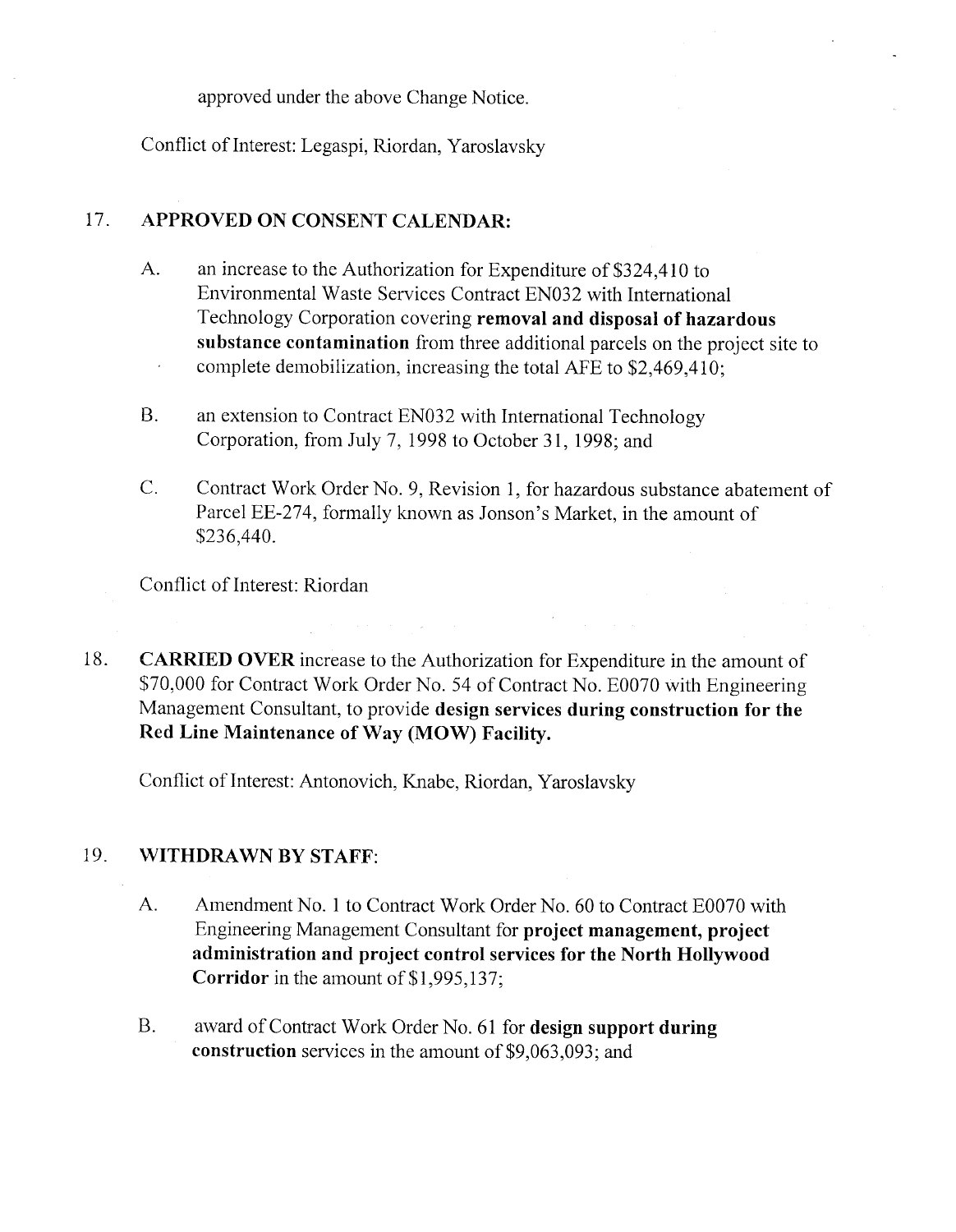- C. an increase to the Authorization for Expenditure in the amount of \$12,258,230 for a revised total AFE of \$95,805,304.
- 20. CARRIED OVER Change Order No. 19 to Contract Work Order No. 4 to Contract No. E0070 with Engineering Management Consultant to incorporate Consultant Change Notice No. 618.01 for additional design services for the Metro Red Line, North Hollywood Corridor, in an amount not to exceed \$250,000, increasing the total CWO value to \$75,922,686.

Conflict of Interest: Antonovich, Burke, Knabe, Riordan, Yaroslavsky

#### 21. APPROVED ON CONSENT CALENDAR:

- A. awarding All Risk Property policy and Boiler & Machinery policy for all MTA real property, other than construction sites, for a cost not to exceed \$3.5M for a 12-month period effective May 10, 1998 through May 10, 1999; and
- B. the CEO or his designee executing all necessary documentation.

#### 22. APPROVED ON CONSENT CALENDAR

- A. the revised transit funding marks for FY97 based on actual receipts of Prop A and TDA funds;
- B. the revised transit funding marks for FY98 based on the review of revenue forecasts in connection with the FY98 operating budget update;
- C. \$3,299,494 of Prop C 40% funds for the Prop A Incentive program;
- D. the revised capital marks by operator; and
- E. revised Prop A and C Local Return and TDA Article 3 and 8 allocations based on the review of revenue forecasts in connection with the FY98 operating budget update.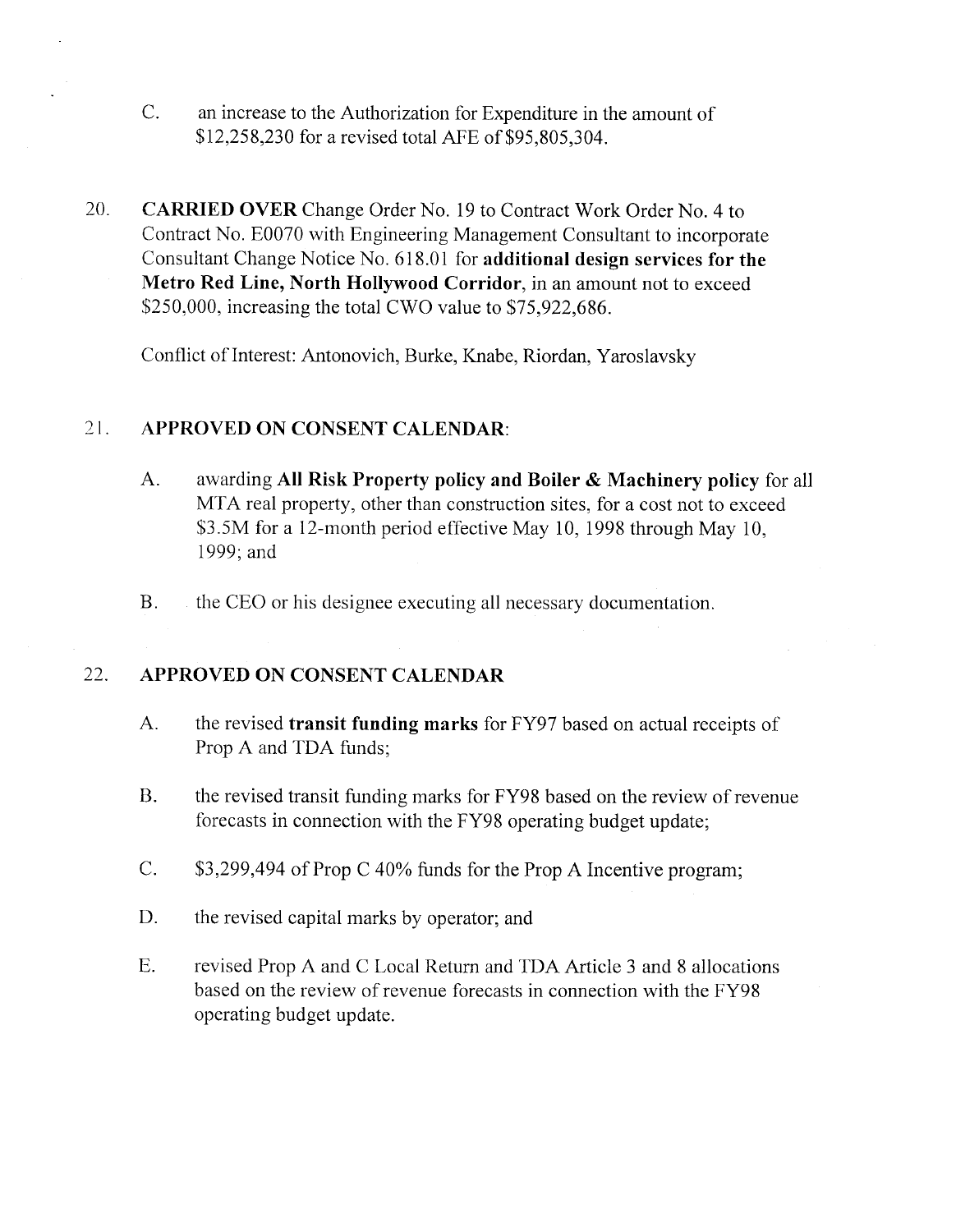- 23. Closed Session Conference with real property negotiators concerning price and/or terms of payment - G.C. 54956.8:
	- A. Budget Rent A Car Parcel B3-23S NE corner of Hollywood Blvd. & Orchard Ave Los Angeles

APPROVED ON CONSENT CALENDAR litigation settlement in the amount of \$175,000, plus court cost and interest.

Conflict of Interest: Antonovich, Riordan

B. Overseas Investments Group Parcel EE-28 1 339 N. Fickett St. Los Angeles

> APPROVED ON CONSENT CALENDAR litigation settlement in the amount of \$375,000 plus interest.

Conflict of Interest: Antonovich, Bernson, Riordan, Yaroslavsky

- 26. APPROVED ON CONSENT CALENDAR the following actions on state bills:
	- SB 1886 (Hayden) Creation of a San Fernando Valley Transportation Authority. OPPOSE
	- AB 2189 (Cardenas) Creation of a Transportation Zone in the San Fernando Valley - NO POSITION UNTIL COMPLETION OF DIVESTITURE STUDY
	- · SB 1847 (Schiff) Establishes the Pasadena Metro Blue Line Construction Authority -- WORK WITH AUTHOR
	- AB 2395 (Margett) Provides \$200 million loan program from State General Fund for soundwalls -- SUPPORT
	- ACA 30 (Murray) Amendment to the Constitution of the State of California - SUPPORT
	- AB 2454 (Murray) Provides \$20 million from General Fund into State Transportation Fund for demonstration projects - SUPPORT
	- .. AB 1136 (Wildman) -- Change in Design-Build Procurement Act-OPPOSE, UNLESS AMENDED TO EXEMPT AGENCIES WITH INSPECTOR GENERALS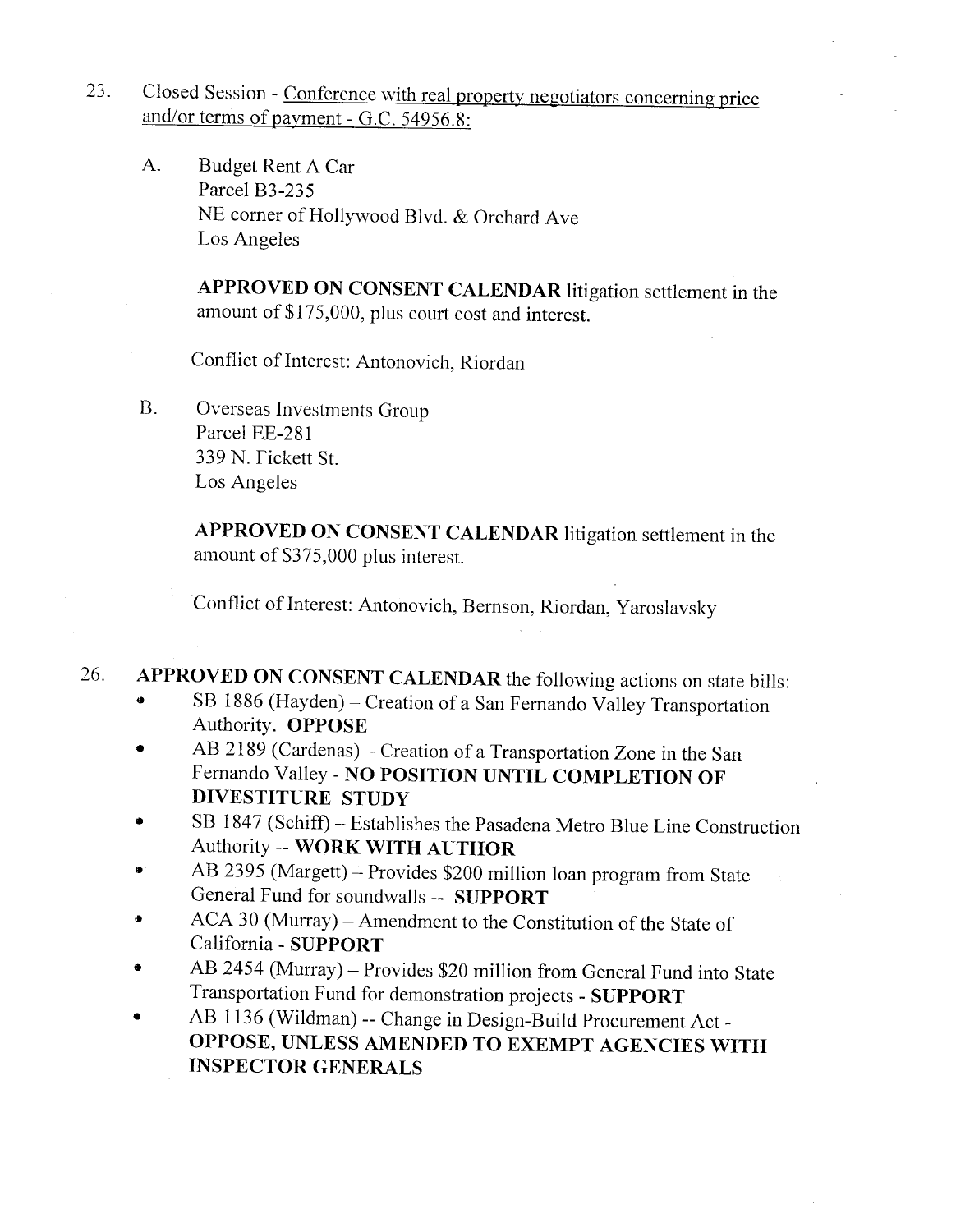$AB$  2393 (Margett) – Amends MTA law relating to small business enterprises - SPONSOR

#### 30. APPROVED ON CONSENT CALENDAR:

- A. Authorizing the CEO and/or his designee to enter into the following agreements regarding the MTA owned property at the Metro Red Line Hollywood/Highland Station:
	- 1. A Joint Development Agreement (JDA) between MTA, TrizecHahn Hollywood, Inc., and The Community Redevelopment Agency of the City of Los Angeles (CRA) to enable coordinated and mutually beneficial development at and adjacent to the Hollywood/Highland station;
	- 2. A Ground Lease between the MTA and TrizecHahn Hollywood, Inc. to lease MT A owned property at the Hollywood/Highland station for inclusion in a mixed use commercial development;
	- 3. A Reciprocal Easement and Operating Agreement (REOA) between the MTA, TrizecHahn Hollywood, Inc. and the CRA to jointly facilitate construction, operation, maintenance, and access for the Hollywood/Highland station and the commercial development;
	- 4. A Parking Ground lease with TrizecHahn Hollywood, Inc., who will then assign it to the CRA or an entity affiiated with the CRA;
- B. Authorize the CEO and/or his designee to process and approve any change orders, requested by TrizecHahn Hollywood, Inc., issued to the MTA's design consultants and construction contractors for the Metro Red Line Hollywood/Highland station where TrizecHahn Hollywood, Inc. will pay the full costs.

Conflict of Interest: Yaroslavsky

31. CARRIED OVER Change Order No. 78 to Contract No. B281T with Kajima/Ray Wilson, JV, for backfilling of the Barnsdall shaft which is part of the Hollywood tunnel completion work on the Metro Red Line, Vermont/Hollywood Corridor in the amount of \$670,000 increasing the total contract value to \$48,306,082.

Conflict of Interest: Legaspi, Riordan, Yaroslavsky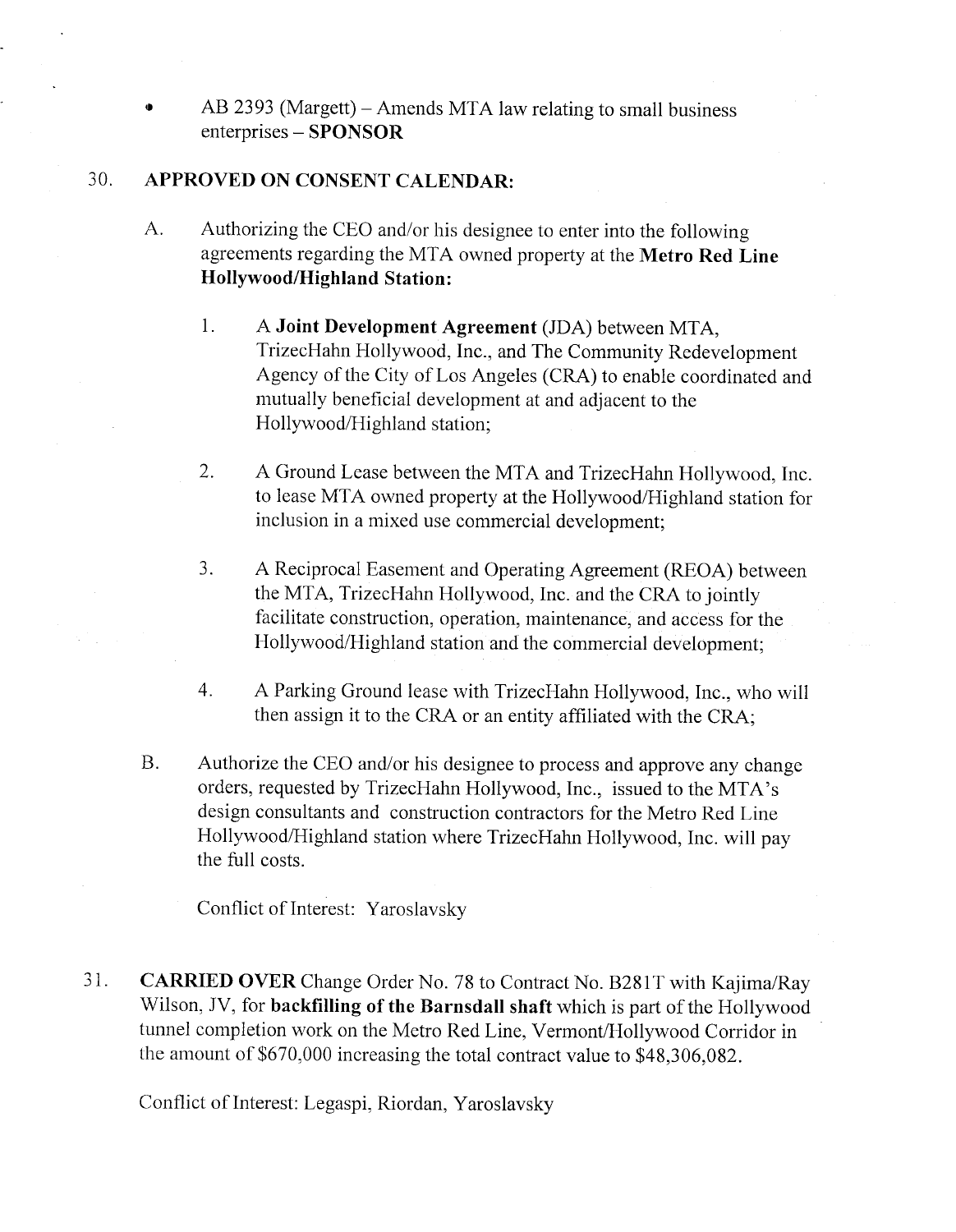- 33. Closed Session Conference with real property negotiators concerning price and/or terms of payment - G.C. 54956.8:
	- A. Parcel No. ED-147 Owner - Paul Maiki Located at: 1800 Pennsylvania Ave., Boyle Heights Metro Red Line Project, Segment 3

APPROVED ON CONSENT CALENDAR administrative settlement in the amount of \$220,000.

Conflict of Interest: Riordan

B. Parcel No. EE-279 Located at: 2518 Cesar Chavez Ave., Boyle Heights Metro Red Line Project, Segment 3

> APPROVED ON CONSENT CALENDAR administrative settlement in the amount of \$225,000.

Conflict of Interest: Riordan

C. Parcel Nos. EE-220, EE-274, EE-276 Owners - John & Sons Inc., et., al Located at: 323 Mathews Street, 2432 Cesar Chavez, 342 Mathews Street, respectively Metro Red Line Project, Segment 3

> APPROVED ON CONSENT CALENDAR litigation settlement in the amount of \$1,850,000 plus interest.

Conflict of Interest: Riordan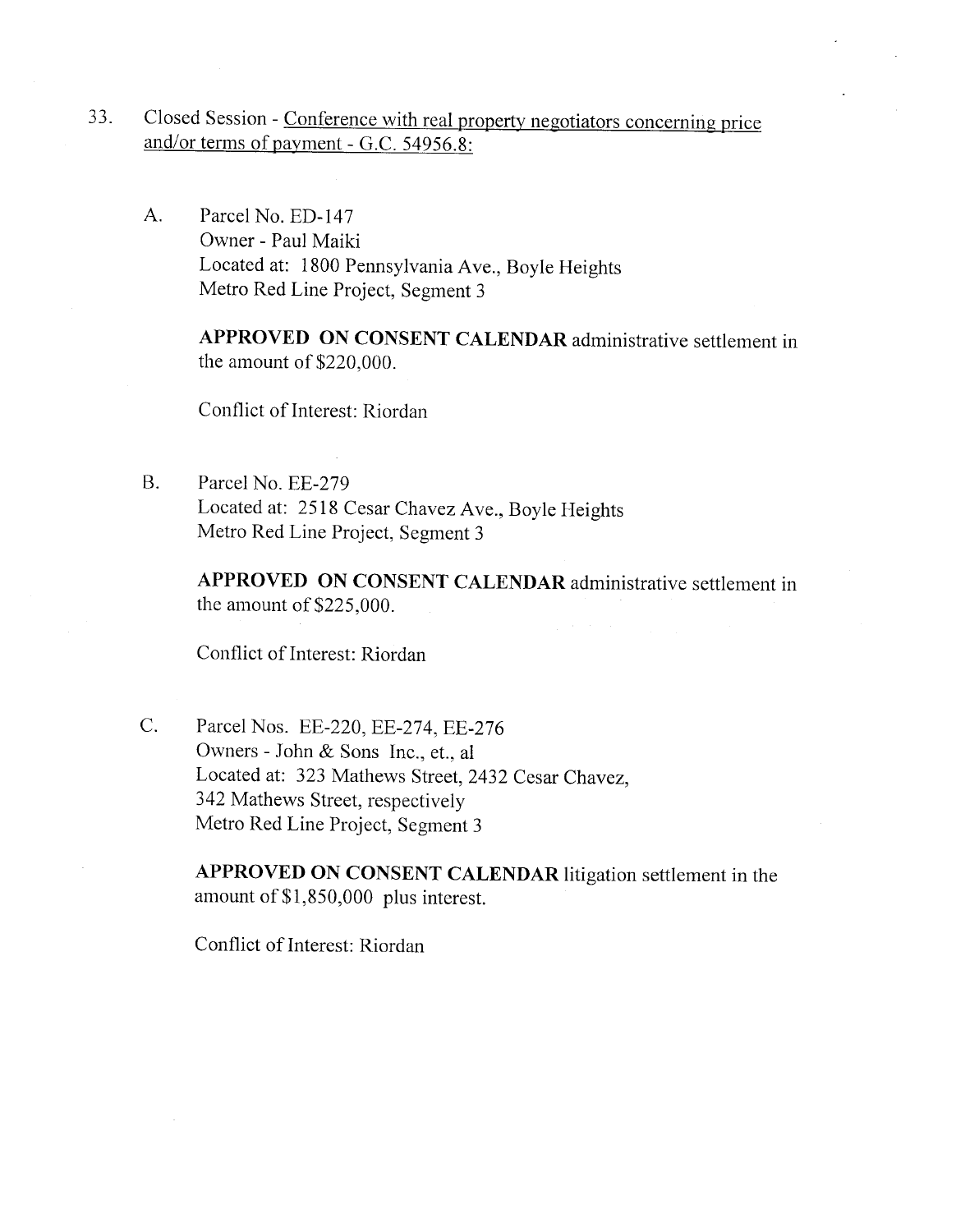## CLOSED SESSION

34. Conference with real property negotiators concerning price and/or terms of payment - G.c. 54956.8:

Parcel Nos. ED-124 and ED-12S Owners - Danielian Co., Inc/Olshansky Metro Red Line Project, Segment 3

#### NO REPORT.

Conflict of Interest: Riordan

35. Conference with Legal Counsel- Existing Litigation - G.C. 54956.9 (a)

Labor/Community Strategy Center v. MTA U.S. District Court - Case No. CV94S936

#### NO REPORT.

36. Conference with Legal Counsel - Anticipated Litigation - G.C. 54956.9 (b)

One Case: Claim of Amelia Earnest

#### NO REPORT.

37. Personnel Matters - G.c. 54957

Public Employment - Appointment of Chief Executive Officer

Referred to the Executive Management Committee and subsequently to the regular April Board Meeting.

Approved on an  $11$  to 0 vote.

#### 38. Conference with Labor Negotiator - G.C. 54957.6

Agency Negotiator Employee Organization Raman Raj Teamsters; United Transportation Union contract;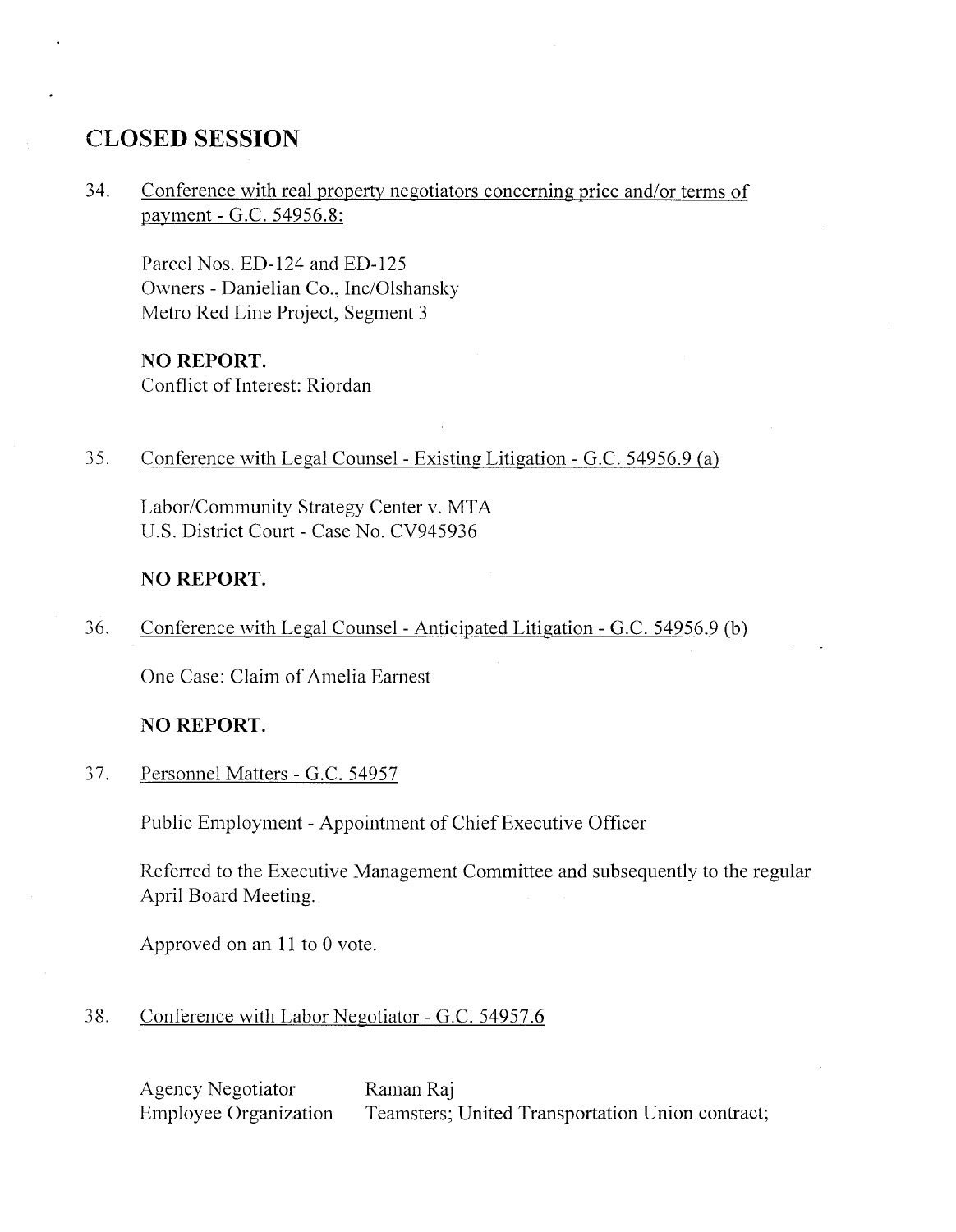Amalgamated Transit Union contract; Transportation Communications Union

APPROVED amendment to the United Transportation Union contract COLA provision.

Approved on an  $11$  to 0 vote.

# APPROVED UNDER COMMITTEE AUTHORITY

8. APPROVED UNDER OPERATIONS COMMITTEE AUTHORITY award of contract to Valley Detroit Diesel Allison, City of Industry, for procurement of 35 Detroit Diesel 6171 engines for the Flxible metro bus fleet at a total bid price of \$448,966.

 $(4-0)$ Conflict of Interest: Riordan

9. APPROVED UNDER OPERATIONS COMMITTEE AUTHORITY funds for the second year of the five-year unit rate contract with Employee Support Systems Co. (ESSCO), to provide an employee assistance program for eligible MTA and PTSC employees and their immediate family members at a cost not to exceed \$126,403.

 $(4-0)$ Conflict of Interest: Riordan

# 13. APPROVED UNDER CONSTRUCTION COMMITTEE AUTHORITY:

A. Change Notice No. 93 to Contract No. C0321 with Tutor Saliba/Perini, JV, covering payment for the quantity of concrete reinforcement actually installed in an amount not to exceed \$600,663 for a revised total contract of\$S9,039,711;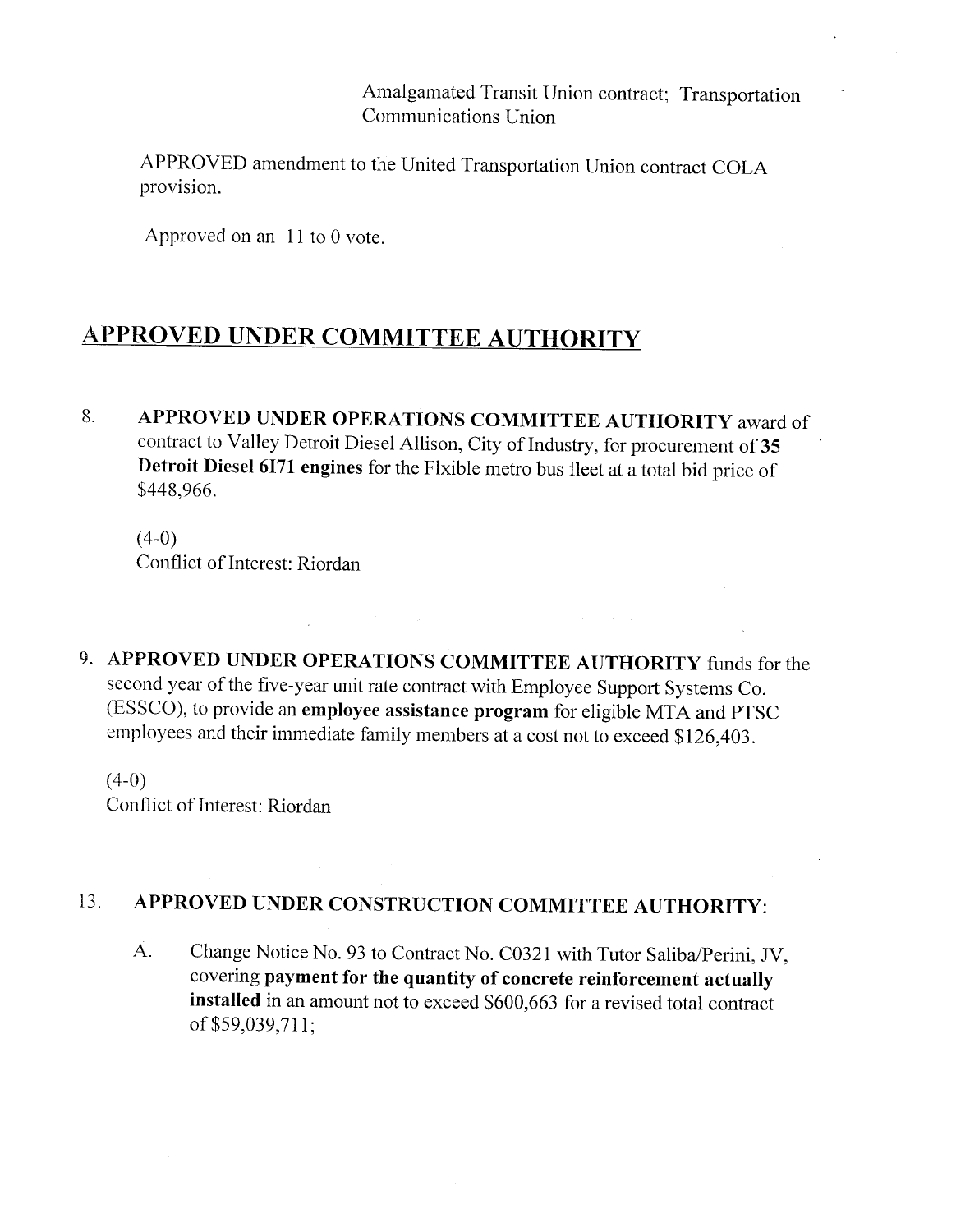B. an increase to the Authorization for Expenditure in the amount of \$600,663 for a revised total AFE of  $$62,438,480$ ; and execution of a subsequent negotiated Change Order, if it is within the amount approved under Change Notice No. 93.

 $(4-0)$ Conflict of Interest: Antonovich, Riordan

Received public comment.

~)

The meeting adjourned at 1:23 P.M.

PREPARED BY: Rhodona Enright

1<br>Webele a ela ac/son }<br>Much /  $1/10$ lele

Michele Jackson Assistant Board Secretary

 $\ddot{\phantom{1}}$  $\setminus$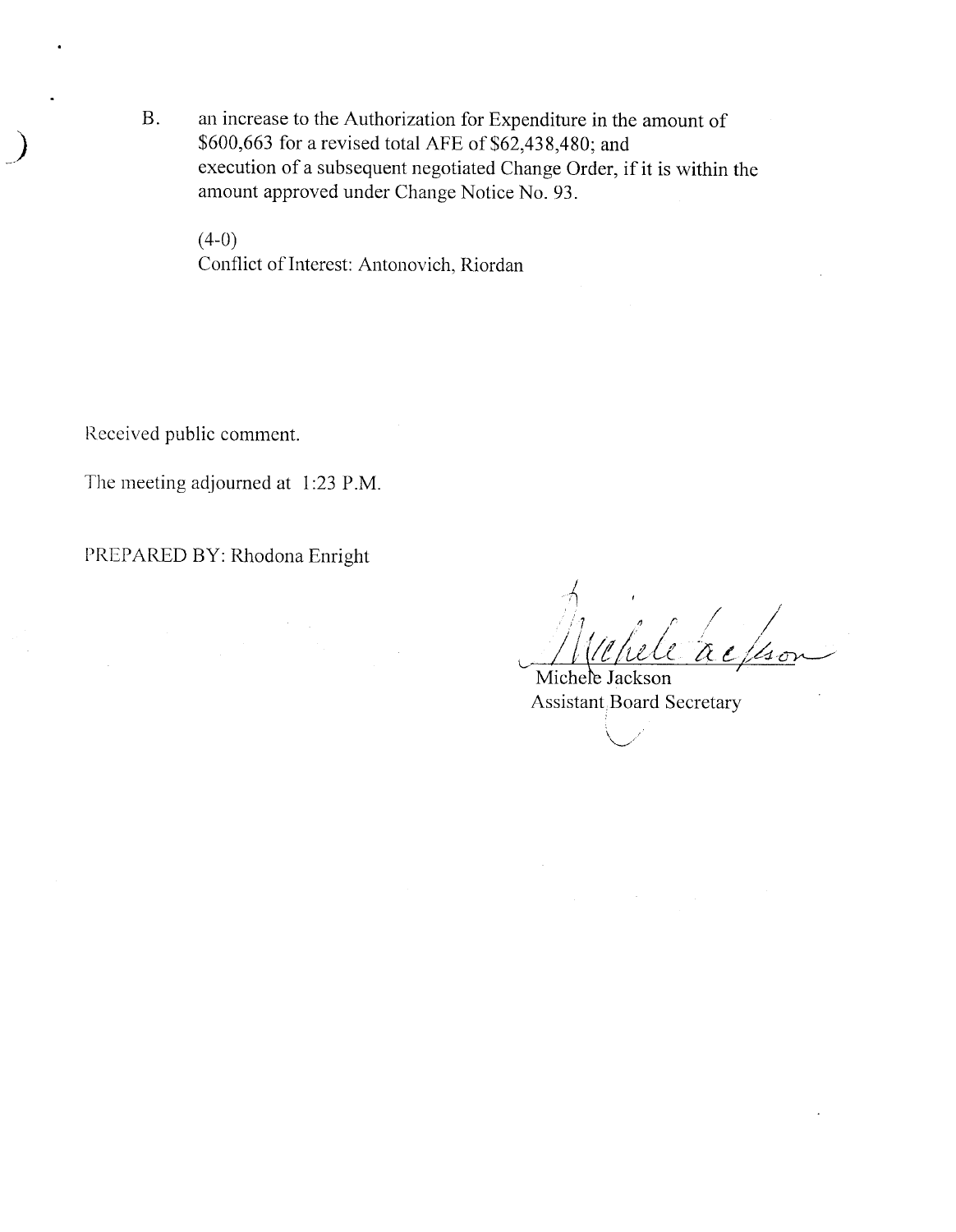| <b>OROPEZA</b><br><b>RIORDAN</b> | YAROSLAVSKY<br><b>ZARIAN</b> |
|----------------------------------|------------------------------|
| Æ<br>$\prec$                     | $\prec$<br>≺                 |
| Æ<br>$\prec$                     | $\prec$<br>≺                 |
| - 1                              |                              |
| ≺<br>$\prec$                     | $\prec$<br>Æ                 |
|                                  |                              |
| $\prec$<br>$\prec$               | $\prec$<br>Æ                 |
| ≺<br>$\prec$                     | $\prec$<br>Æ                 |
| ≺<br>$\Omega$                    | $\prec$<br>Æ                 |
| $\prec$<br>$\circ$               | $\prec$<br>Æ                 |
| $\Omega$                         |                              |
| $\circ$                          |                              |
| O                                | Æ                            |
| X<br>$\circ$                     | ≺                            |
| $\circ$                          | W,<br>Ĩ<br>X.                |
| O                                |                              |
|                                  |                              |

 $\cdot$